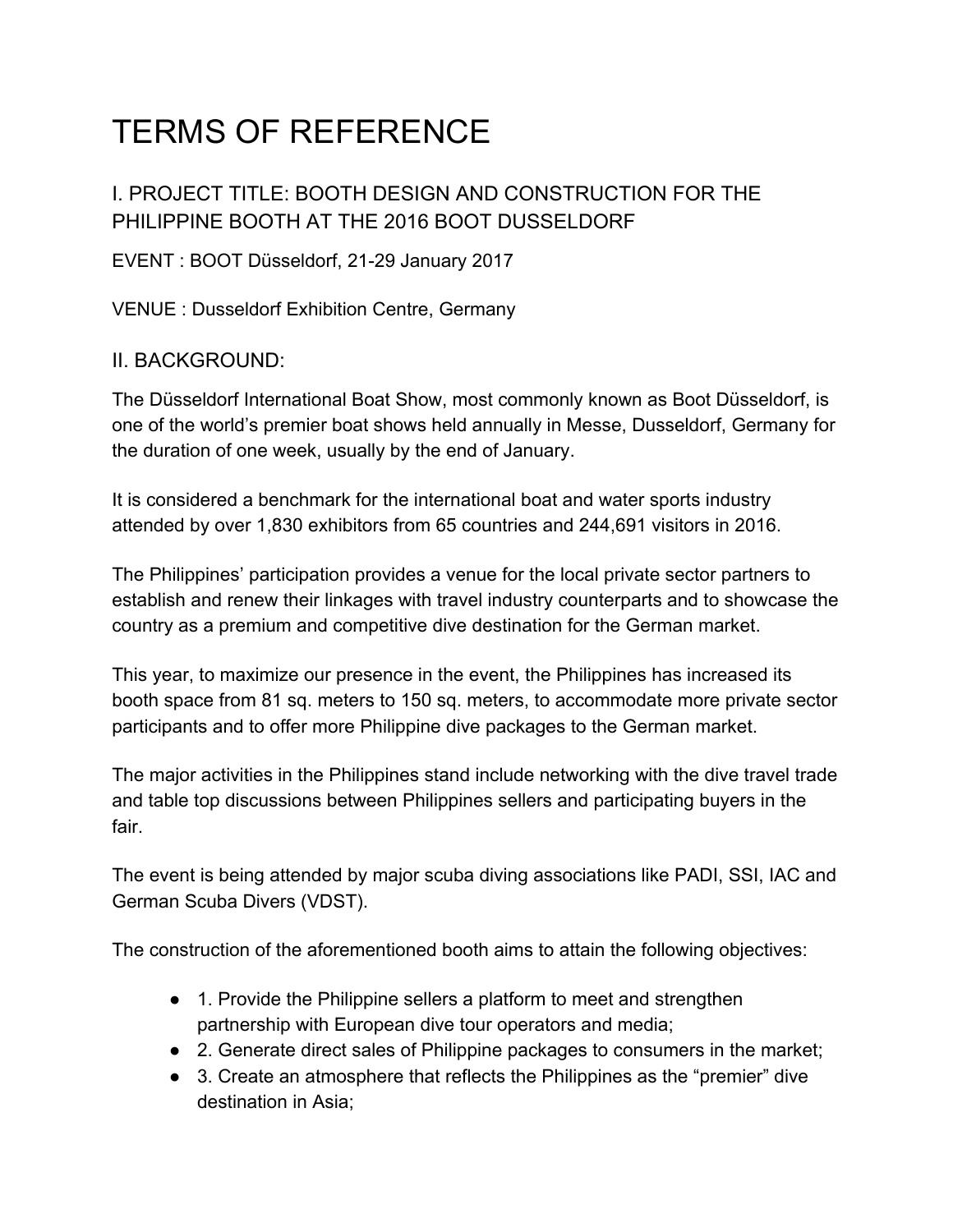- 4. Increase tourist arrivals to the Philippines from Germany and other European source markets; and,
- 5. Provide a highly functional yet visually appealing area for provision of Philippine tourism information, product updates, audio visual presentations, business transactions, table top meetings, and other animation activities.

## III. PURPOSE/OBJECTIVES:

The Tourism Promotions Board (TPB) Philippines is in need of the services of a Company, preferably with a counterpart in Germany, who will conceptualize the design of the Philippine Stand and construct structure with the following eligibility:

1. Must be an accredited contractor of Messe Dusseldorf GmbH, organizer of Boot Dusseldorf 2016.

2. Must have a dedicated team who will focus on Design and Construction;

3. Must have the capability to invest, purchase and coordinate its shipment, to the Boot Dusseldorf site, the decorations, and accents needed to complete the Philippine experience in the Stand.

The design of the Philippine Stand aims to attain the following objectives:

1. Generate positive "name recall" of the Philippine tourism brand and boost dive enthusiasts from Europe to populate the Philippine dive destinations.

2. Attract and encourage buyers, consumers, press and travel trade guests to visit the Philippine stand.

3. Provide a highly functional, interactive yet visually appealing area for the provision of Philippine tourism information, product updates, audio visual presentations, table top business meetings, and other promotional activation.

4. Highlight the featured Philippine dive destinations with focus on Tubbataha Reef, Batangas, Cebu, Bohol and Davao

5. Incorporate the use of interactive display solutions, new digital technology, and/or augmented realty devices in presenting the Philippine dive experience to the European market.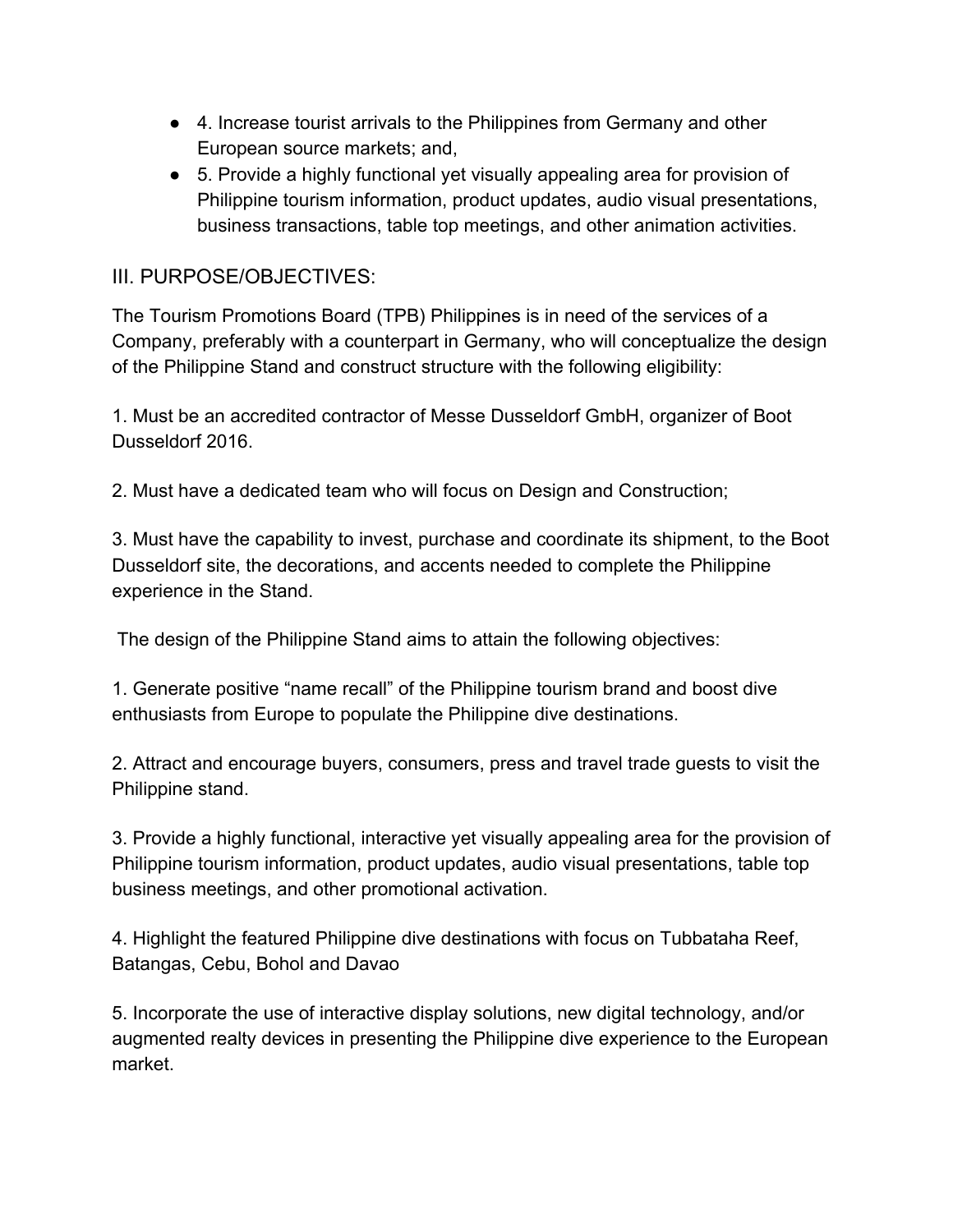## IV. SCOPE OF WORK/DELIVERABLES

To be able to achieve the above-mentioned objectives, bidders shall submit a proposed design and layout for the aforementioned stand. The Tourism Promotions Board Philippines through the Philippine Department of Tourism-Frankfurt requires a package of services for the following:

A. Booth design, construction and installation strictly following the rules and regulations set by the fair/event organizers.

Booth Details:

- 1. Size: 150 sq. m. / Island stand (4 sides open)
- 2. Dimensions: 15.50 x 9
- 3. Layout

• Should provide individual counters and negotiating tables for each Philippine exhibitor located along the perimeter of the stand (approximately 10 exhibitors). Provision for installation of individual corporate name;

• Provision for individual exhibitor visual in close proximity to co-participant designated counter;

• Special airline counter area situated closely to the Philippine information counter to house special visual monitor and computer with lined web/internet access;

- 1 VIP Reception Area;
- Separate Airline counters for Cathay Pacific and Philippine Airlines
- A Philippine Information counter;

• An area for video presentations equipped with the necessary LCD screen and DVD player;

- Storage area; and,
- Kitchen cum dining area for the Philippine delegation.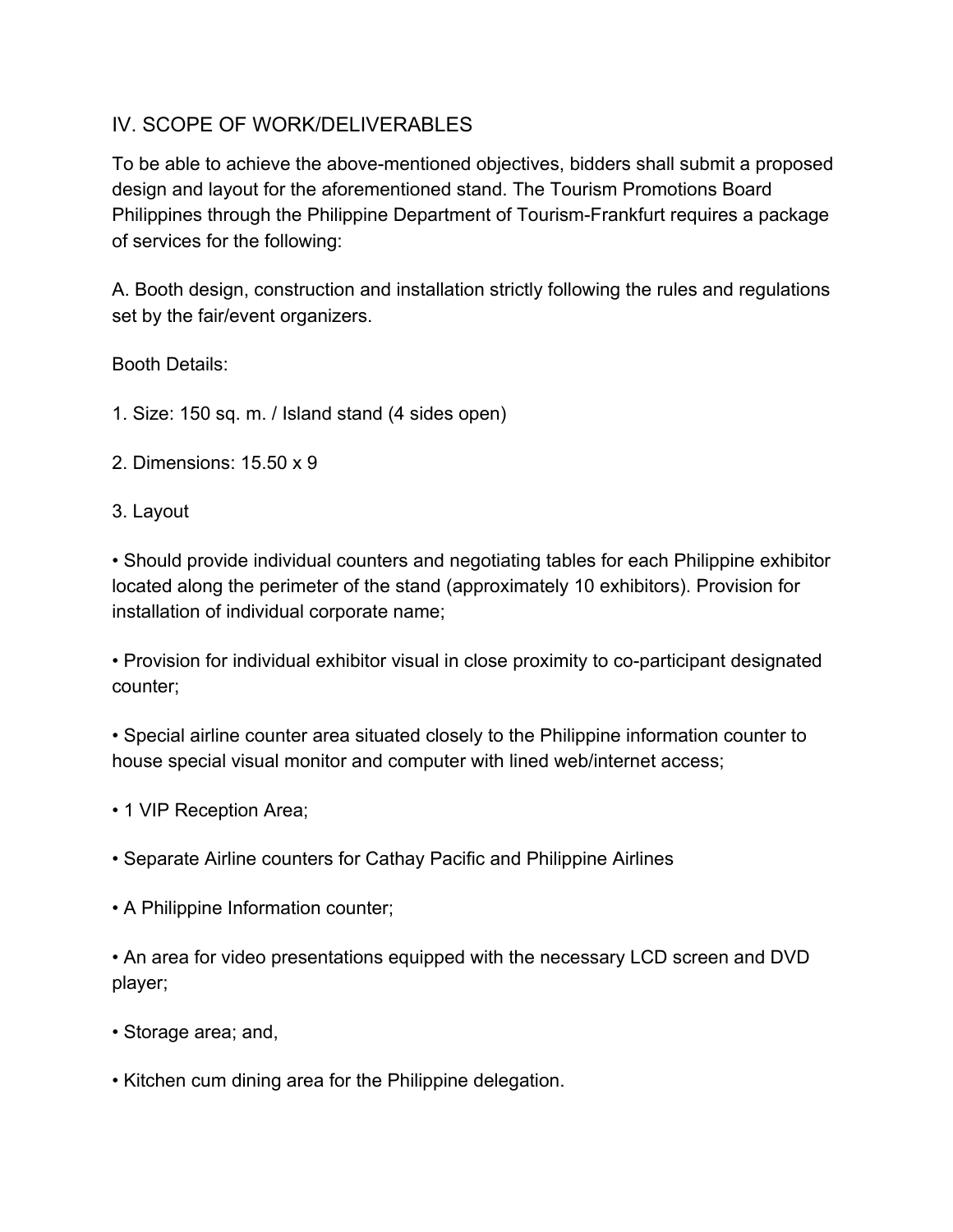4. General stand design theme: DivePhilippines

Note: Bidder should be flexible in terms of incorporating inputs in the overall

look of the Philippine stand and be able to provide the necessary adjustments

on paper (floor plan and perspectives) within 48 hours after inputs from TPB.

Final set of floor plan/s, perspectives and working drawings (to include lighting, electrical, graphics and accent plans) should be approved and signed by the TPB before implementation

5. Specific stand requirements:

• Stand Construction inclusive of walls, storage, kitchen, wardrobe (with lockable lockers) and VIP area;

• Printing of appropriate backdrop visuals / overhead ceiling banners /interior decor as appropriate (Direct printing on wood, sticker paper or cloth – whichever medium is more suitable compliment the over-all design), fresh plants and flowers, sufficient lighting to convey a Philippine island dive setting and other decorative elements following the general stand design theme;

• Elevated carpeted flooring to conceal the electrical wiring and connections;

• Philippine Information Counter should have the following: at least 2 chairs, at least 72" inch LED screen (or appropriate back-drop), power outlet, lockable cabinets, brochure racks, exhibitor directory and stand layout, appropriate visuals and accessories;

• Individual work stations should have the following: 1 counter, 1 table, 3 chairs, small lockable storage cabinet, individual electric outlets and adaptors, company signage and table centrepiece;

• Storage areas should have the following: lockable lockers, wardrobe, shelves for brochures, etc.;

• Service kitchen or pantry that will double as dining area should have the following: sink with running water, hot and cold water dispenser, coffee maker, water percolator, small refrigerator, porcelain cups and saucers for VIP guests (per approximate quantity requirement), cutlery set for VIP guests (per approximate quantity requirement), glasses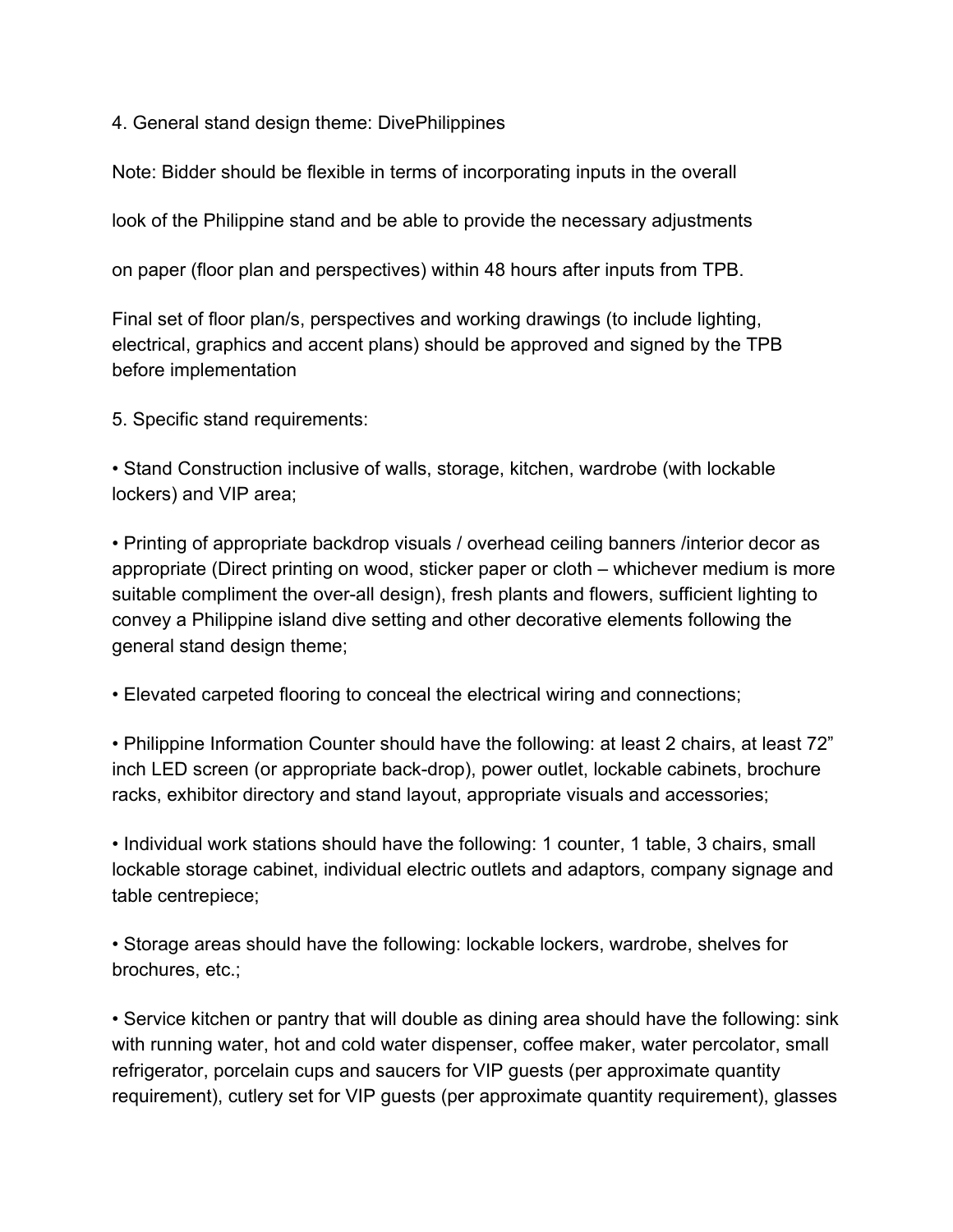for VIP guests (per approximate quantity requirement), serving trays (per approximate quantity requirement), storage cabinet and shelves trash bins with ample supply of trash bags, small eating area with counters and bar stools, lockable door;

• The VIP reception area should have the following: lounge chairs, center table, 1 72" LED screen (or the like) and CD/DVD/USB player, appropriate lighting and accessories;

• Furniture should depict a modern Philippines and conform to the recommended layout by interested/participating tending company to include counters, tables, chairs, shelves, hangers, mirror, etc.;

- All exhibition venue connections (electricity and water, suspensions and permits);
- Sufficient power outlets and lighting;
- Other accessories needed to achieve the desired theme; and,
- Daily stand cleaning before the opening and the closing of the exhibition.

B. Dismantling inclusive of storage/disposal of the aforementioned booths/parts and egress on the dates designated by the event organizers.

C. Other pertinent inclusions deemed necessary by both parties to improve general look and function of the stand.

### V. TIME FRAME AND SCHEDULE OF WORK

The contract duration is for a period of one (1) month with the following schedule of work:

1. Preparatory work

2. Set-up of Philippine booth at the Boot Fair (five (5) days prior to event proper or according to official event schedule)

- 3. Boot Fair (Stand maintenance)
- 4. Stand dismantling (according to official event schedule)

VI. BUDGET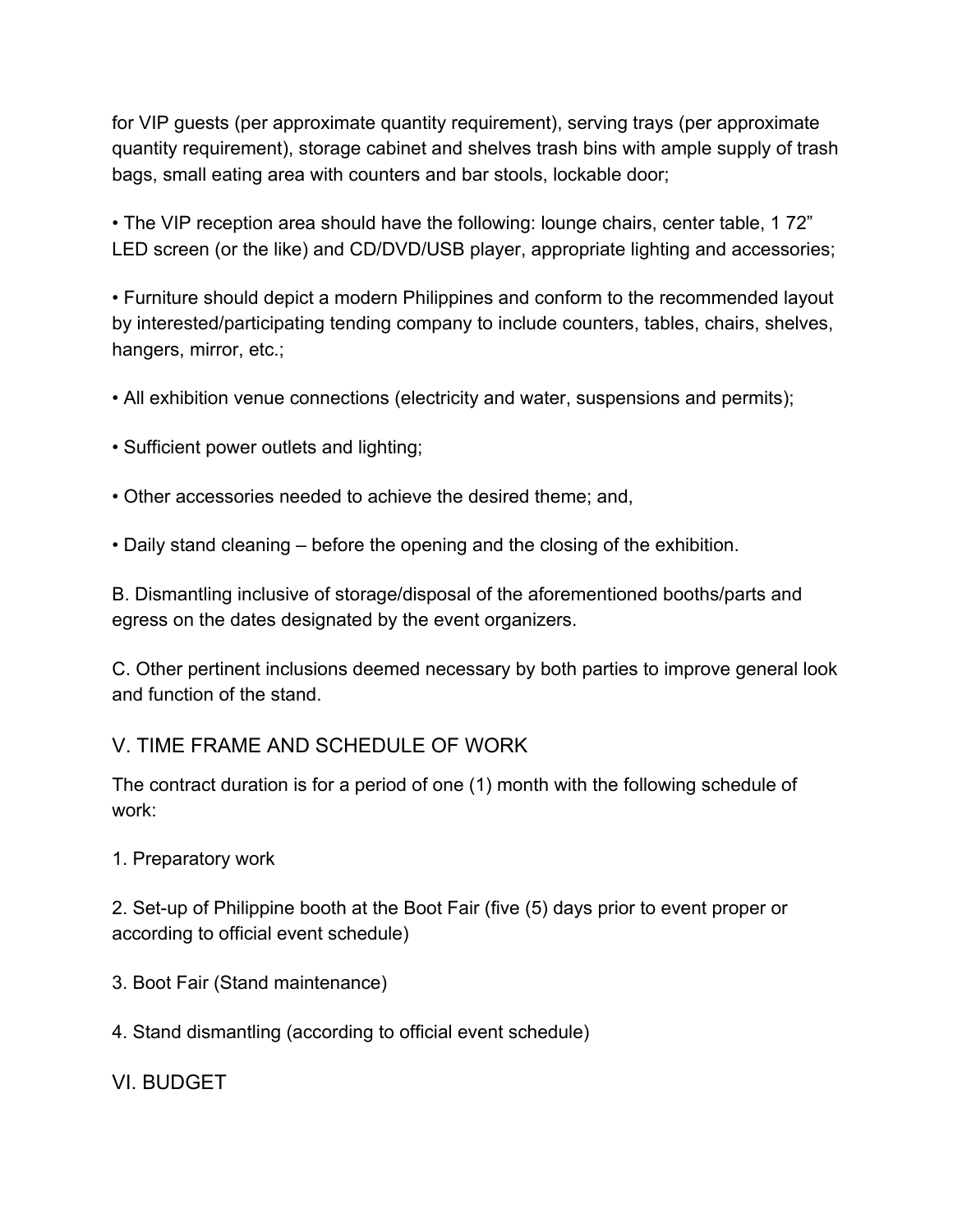Total Budget allocation for the Philippine booth is **Fifty-Six Thousand Six Hundred Twenty-Three & 58/100 (€56,623.58.00)** or US\$60,185.18 or its Philippine Peso equivalence. The financial proposal should allow for modifications in stand layout and design in accordance with the needs and requirements of the end user. The winning bid however shall be determined based on the proposal with the most advantageous financial package cost, provided that the amount of bid does not exceed the above total budget.

VII. DEADLINE FOR SUBMISSION OF PROPOSAL

**29 December 2016, Thursday, 12:00 (CET)**

**Proposal to be submitted (by post or email) to:**

MS. MARGARITA PATRICIA VALDES

Officer in Charge Philippine Department of Tourism-Frankfurt Office

KAISERHOF STR. 7

60313 Frankfurt

TEL. NO. +49 (69) 20893

FAX +49 (69) 285127

E-mail: anabelle@morefunphilippines.de

meggie@morefunphilippines.de

And/or

MS. JANET CANOY

Chairman

Bids and Awards Committee

Tourism Promotions Board Philippines